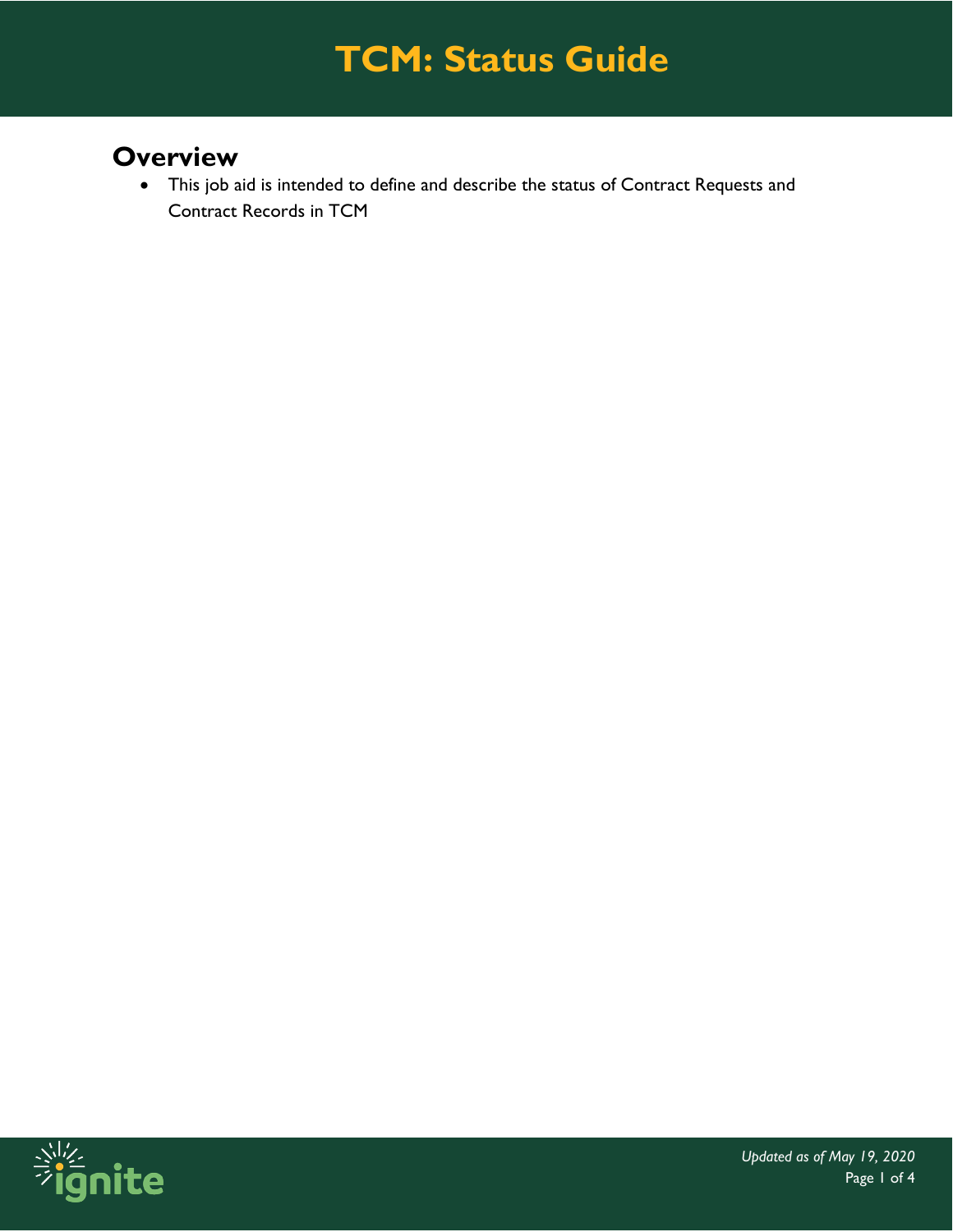### **1. Contract Request Status**

| <b>Under Review</b> | The Contract Request has been submitted and is under review by the<br>Contract Manager (for requests for goods and services, the Business<br>Officer for the requesting department will review the contract request<br>prior to the Contract Manager). |
|---------------------|--------------------------------------------------------------------------------------------------------------------------------------------------------------------------------------------------------------------------------------------------------|
| <b>Approved</b>     | The Contract Request has been approved by the Contract Manager. A<br>contract record will be created from the approved request.                                                                                                                        |
| Incomplete          | The Contract Request has not been finalized by the Contract<br>Requester and has not been submitted for review and approval.                                                                                                                           |
| <b>Completed</b>    | The Contract Request has been submitted, approved, and a contract<br>record has been created from the approved request. A link to the<br>contract record number will appear in the header of the Contract<br>Request.                                  |
| <b>Returned</b>     | The Contract Request has been returned by the Contract Manager or<br>Business Officer so that the Contract Requester can supplement or<br>revise the request and re-submit.                                                                            |
| <b>Rejected</b>     | The Contract Request has been rejected and cannot be re-submitted.<br>Approvers will only reject contract requests when Baylor will not<br>proceed with the contract.                                                                                  |

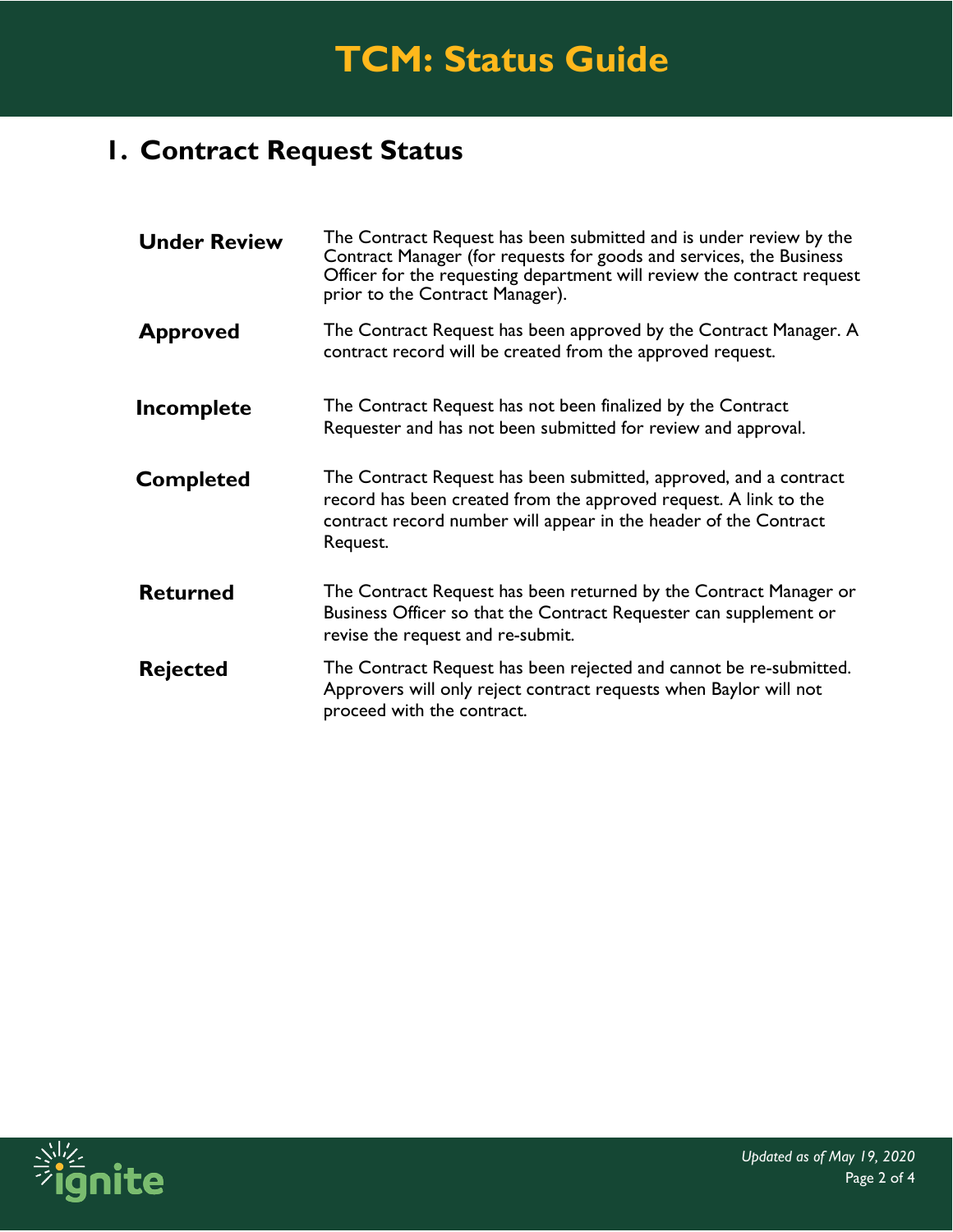#### **2. Contract Record Status**